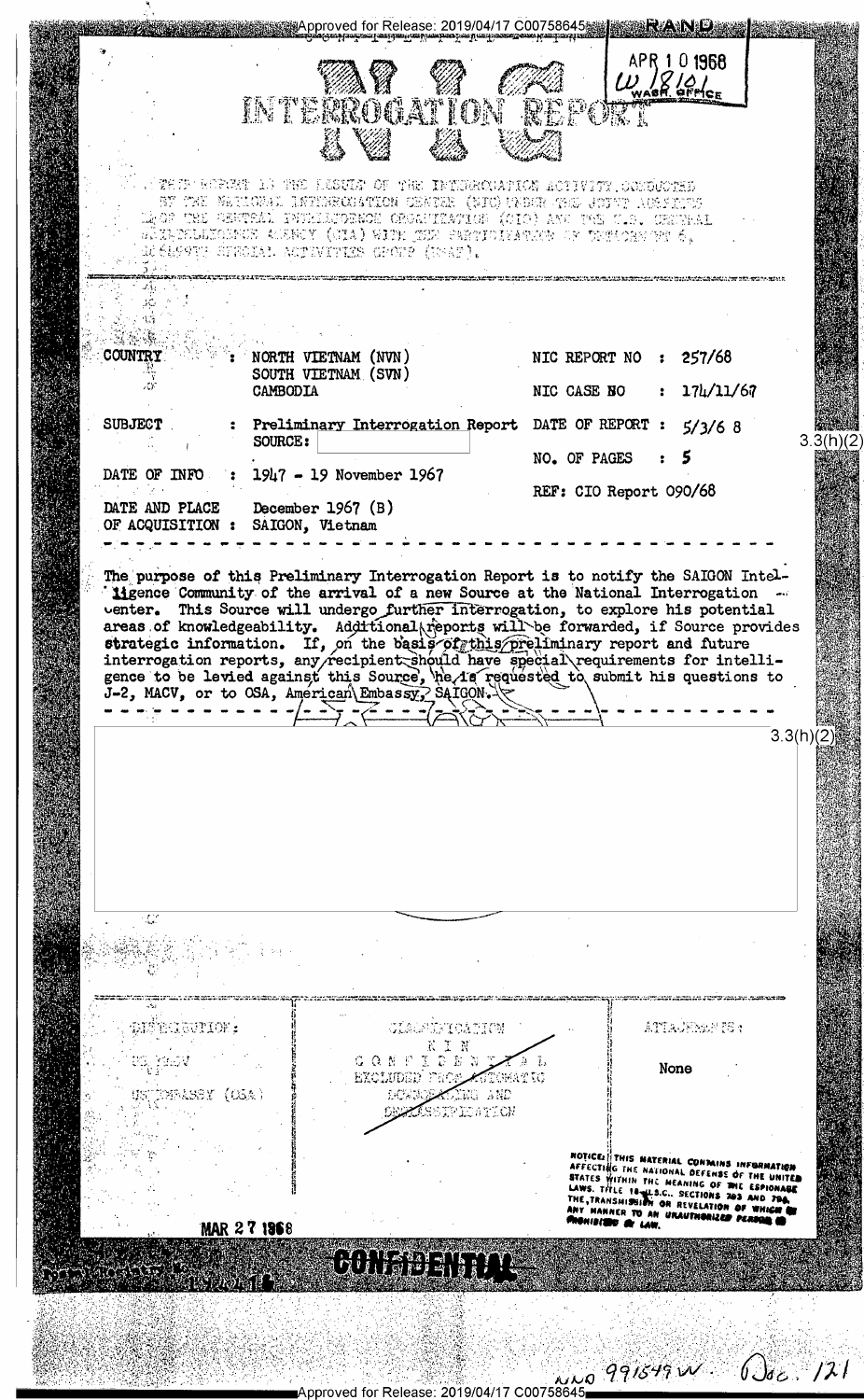<del>፤ታዝም፣</del>

 $K I N$ 

NIC REPORT NO: 257/68

Page 2

MAP REFERENCES:

AMS Series L605, Sheet IIIE, Scale 1/100,000, Edition 5. AMS Series L605, Sheet 115W, Scale 1/100,000, Edition 4. AMS Series L605, Sheet 118E, Scale 1/100,000, Edition 5. AMS Series L605, Sheet 164E, Scale 1/100,000, Edition 5. AMS Series L605, Sheet 172E, Scale 1/100,000, Edition 3. AMS Series L605, Sheet 173E Scale 1/109,000, Edition 5.

Ŧ

CHRONOLOGICAL LISTING OF SOURCE'S SIGNIFICANT ACTIVITIES:

1947 - July 1954: Source lived with his parents at his native village.

May 1956 - March 1966: Source attended primary secondary school in  $3.3(h)(2)$ completed the NVN 7th form (U.S. 9th grade). While attending school he also helped his family with farm work.

20 March 1966:

20 September 1966: He left school and contiuned to help his family with farm

30 October 1966: Source and 90 other youths were ordered to report to NGOC LY Village and were then guided by the Village Unit leader to the District Unit for a pre-induction physical examination.

8 November 1966: About 50 young men from TAN YEN District, including eight<br>from Surce's village, were ordered to report to the SEN HO Railway tation in HOA BINH Village, VIET YEN District, HA BAC Province. These new draftees, including Source, boarded a six-wheeled MOLOTOVA truck at 1900 hours. The truck was camouflaged with canvas and moved down National Route 1.

12 November 1966: The trucks arrived at an NVA training camp located in a heavily forested area about one kilometer north of the SAU River in QUANG<br>PHONG Village, QUANG TRACH District, QUANG BINH Province. Source's group<br>joined about 350 other draftees who had previously arrived.

13 November 1966: The draftees began to set up a camp in preparation for

 $\frac{11}{4}$  November 1966: Senior Captain KHANH, the Political Officer, spoke to the assembled draftees and informed them that they were part of a new battalion designated 42; this battalion would eventually reinforce Agricultural Site 5 in PHU YEN Province, SVN, which was under strength to meet the combat needs<br>of that area. The troops of Battalion 42 were therefore to be given intensive political and military training prior to infiltration. There were about 400 men in the battalion, including veteran cadres, redraftees and new draftees; the latter made up the majority of the strength of the battalion which was organized into three companies under the leadership of Senior Captain LAI BA TRA, Battalion Commander.

<del>0 N P I D B N T I A</del>

<u>—آ</u>

KIN

 $3.3(h)(2)$ 

 $3.3(h)(2)$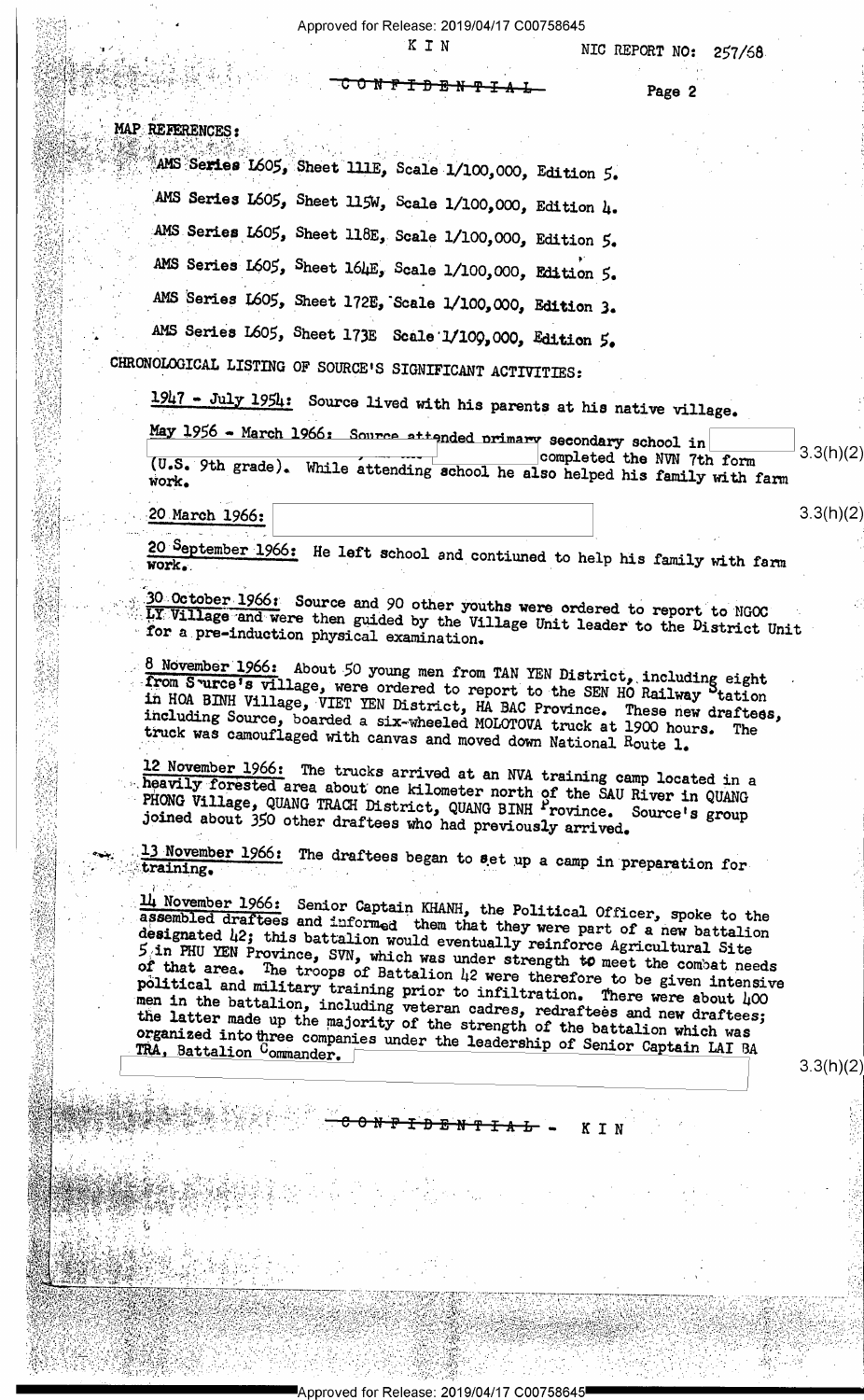ONFTDENTIAL

Page 3

15 November - 30 December 1966: The troops received basic military training, as well as five days of political training on the situation in SVN; they were also given practical pre-infiltration training.

- 31 January 1967: After completing their training the troops were issued military clothing, equipment, dried food and salt; they were then permitted to rest and all of the men were given promotions.

1 - 2 February 1967: Senior Captain LAI BA TRA received a NFLSVN flag from a representative of SVN Military Region (MR) IV and held a pre-infiltration determony. He announced that the battalion and been redesignated the TRUNG DUNG<br>Group. At 1900 hours on 2 February the group began the infiltration trip from<br>QUANG PHONG Village, QUANG TRACH District, QUANG BINH Province. travelled at a distance of 500 meters from each other. They crossed the GIANH River at QUANG TIEN Village, QUANG TRACH District, using nine boats, each of which could carry eight men.

3 February - 8 April 1967: The group moved in a southwesterly direction, rested in a hamlet in QUANG BINH Province and on  $\mu$  february arrived at a bridge (coordin-<br>ates XE 483548) which had been destroyed by bombing. At this point they crossed the TROC River in nine boats, each of which could carry 10 men. On 5 February they arrived at National Route 1 at a point where it crossed the railroad. There<br>they crossed a shallow stream by a bridge located at approximately XE 672374:<br>On 6 February the group arrived at DUE Hamlet (XE 717234) where 42, composed of about 600 persons was quartered. On the night of 7 February the group crossed the DAI GIANG River (XE 728157) on a floating rubber bridge. On 8 February the group arrived at Hill 1000 (sic) where they stopped at Station 10 for two days to receive additional supplies of rice, shrimp, sauce and salt. On 11 February the group began to move during the day through the jungle, across the TRUONG SON Mountain chain and into Zone 45 where Source observed a thatched house, about  $6 \times 10$  meters in size, which was used as a repair shop for motor vehicles; four Molotova trucks, two six-wheeled trucks and two eight-wheeled truck were under repair at this time, and there were about<br>22 repairmen working in the shop. On on the night of 16 February the group<br>crossed a river at coordinates XD 302604 and stopped at a village of t KONG tribe at coordinates XD 316464. From 17 to 23 February they divided into three companies which began to move at 24 hour intervals from each other along National Route 9 southwest of Laos; they travelled at night and rested during the day. From 24 February to 7 pril they travelled about 600 meters from<br>the Vietnamese-Laotian border; they received additional rice and other supplies<br>at stations along the route. During this period they passed through 1 stations.

8-20 April 1967: The group arrived at Station 40 in KONTUM Province where they rested for 12 days. During this time about 60 troops were ordered to transport rice from Station 7A to Station 73, a distance of about nine kilometers; both of these stations were located on Vietnamese territory in heavy jungle and were used as rice storage supply areas for Agricultural Site  $\bm{1}$ in KONTUM Province.

21 April-29 June 1967: The entire group assembled, and each company began to move at 200-meter intervals within Cambodian territory about one kilometer from the Cambodian-Vietnamese border. They then crossed the POKO River using two boats which could carry 24 persons each.

 $3.3(h)(2)$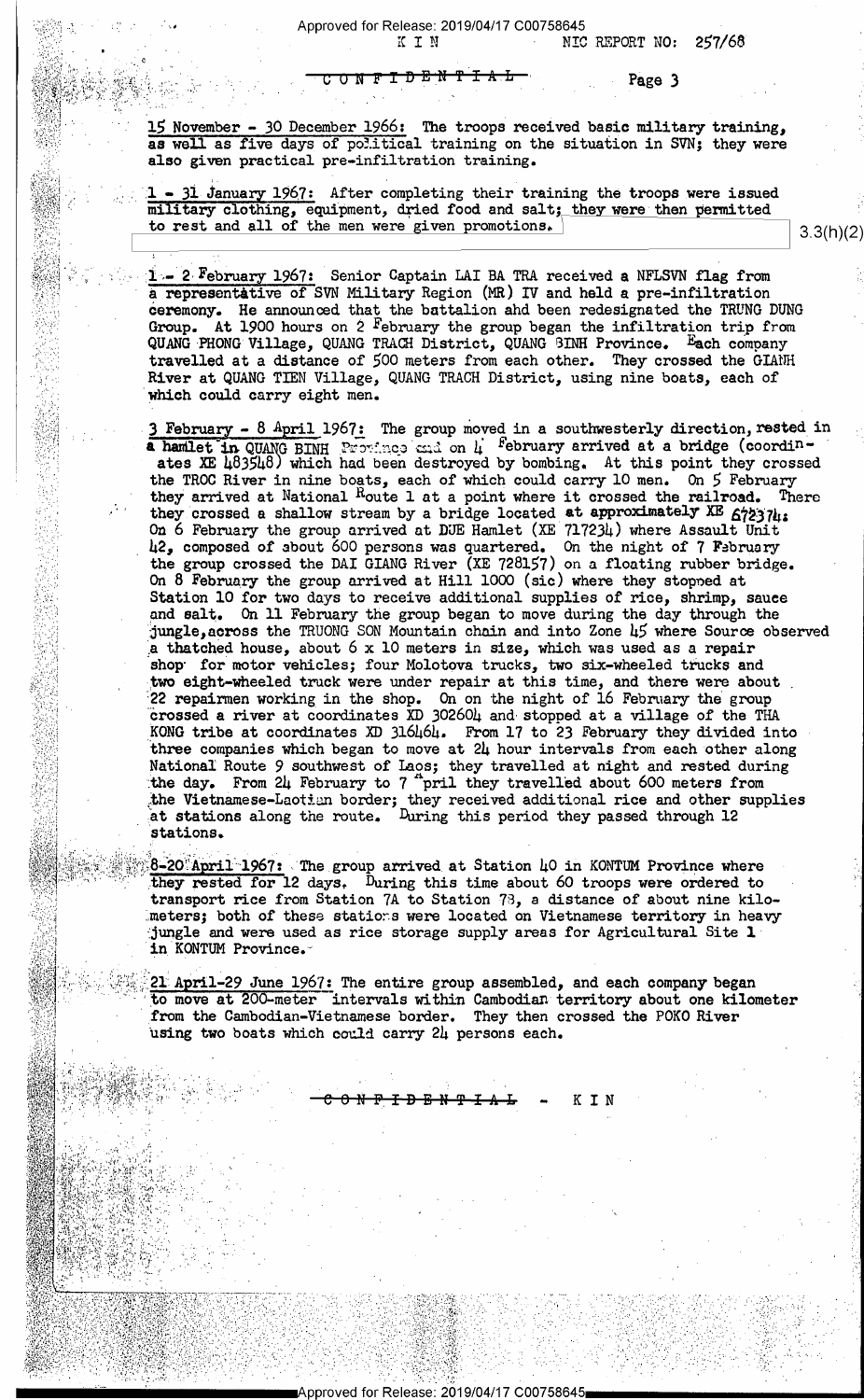## NFIDENTIAL Page 4

<del>o / 2000 - 2000 - 2000 - 2000 - 2000 - 2000 - 2000 - 2000 - 2000 - 2000 - 2000 - 2000 - 2000 - 2000 - 2000 - 20</del>

. »-

- ~ \_ .. \_\_ \_ \_ \_ \_\_ \_\_. ; .\_\_\_\_\_a,.\_<—.-'i"'\*\_,,'- 1- .-;\*"'P'v.,'v\_..\_.,, ,: ),:\_ \_\_\_\_\_\_\_\_\_,

. . . .

- ;\_- <sup>I</sup>'

 $\mathcal{I}=\mathcal{I}\cup\mathcal{I}\cup\mathcal{I}\cup\mathcal{I}\cup\mathcal{I}$  . For all  $\mathcal{I}\cup\mathcal{I}\cup\mathcal{I}\cup\mathcal{I}$ 

 $\cdot$  . In the set of the set of the set of  $\cdot$  . It is the set of the set of the set of the set of the set of

, - x. <sup>~</sup>

\ .\_

- -

<V";~I-'\_'.-E;-,=l';V'. .-' <sup>~</sup>

 $\sim$  are all  $\sim$  and  $\sim$  and  $\sim$ 

<sup>~</sup>~—-~~ -

. <sup>V</sup>-'-'1. '; . " J 1' '1 "f"-\_ "-."'.'-"-""9.--',' \*5,' :' '2 '13 ' .'

i

30 June - 31 August 1967: The group moved in a southeasterly direction, passing National Route 19, and arrived at Commonlision Statistics 2016. in a thick National lonal Route 19, and arrived at Commo-liaison Station CO.7 located<br>jungle about 19 kilometers from DHC CO Post There they are In a direct jungle about 19 kilometers from DUC CO Post. They then crossed<br>the IA DRANG River on two boats with a cappelium of 11 more then crossed the IA DRANG River on two boats with a capacity of 14 men each and arrived at Commo-liaison Station 17 located in Cambodia at YA HUEO and YA LOB TO Sommo-Ilaison Station 17 located in Cambodia at YA HLEO and YA LOP. The group remained there for about two months to transment with UP. The to C0. éemained emained there for about two months to transport rice from Station CO.7

1 September - 8 cases of malaria and were left at a dispensary

 $\frac{9 - 11}{9}$  October 1967: All of Regiment 33, composed of about 100 troops and the dispensary, moved to a new location in the heart innals at a set of the set of the set of the set of the set of the set of the set of th dispensary, moved to a new location in the heavy jungle at approximate coor-<br>dinates BQ 246656 about 400 meters from CHU BRON. CHEO BEO District PURLIC dinates be 200050 about 400 meters from CHU BRON, CHEO REO District, DARLAC<br>Province. Battalion 3 moved directly to a ricefield class to District, DARLAC about 400 meters from DUNG Village (BQ 345610), CHEO REO District, to plant potatoes and manioc and prepare for the harvest. Battalion 3 moved directly to a ricefield close to EA TRAL Stream<br>eters from DUNG Village (BQ 345610), CHEO BEO Bistrict, to plat potatoes and manioc and prepare for the harvest.

 $\frac{15 \text{ October } - 5 \text{ November } 1967: }{11 \text{ other men were ordered to go to a valley } |$  from his illness, Source and 3.3(h)(2)

 $\blacksquare$  where'they were to transport rice, cigarettes and food sold by the Cambodians; they were to bring these comments is 33, man had and by each the Cambodians; they were to bring these commodities back to Regiment each man had to carry about 20 kilograms.

 $\frac{6 \text{ November 1967: Source was assigned the job of}}{3.3(h)(2)}$ 

about two kilometers away where they prepared to harvest the rice, manioc and 7 - 17 November 1967: The entire regiment moved to DUNG Hamlet and encamped 'prepared potence crops to supply food for the regiment. Battalion 3 was. ardered to be, prepared to fight, since the U.S. troops had launched one sweep operation in the area.

§©§§§§§<u>\$\$47 = 19</u> November 1967: At  $\frac{1}{2}$  a sweep operation at DUNG Village right where the encampment of the entire regiment was located. The operation was lownshed where  $\frac{1}{2}$ regiment taking their regiment was located. The operation was launched when all of the men were taking their mid-day rest period. Only Companies l and 2 of Battalion 1 were ordered to engage the U.S. troops during this guidements. neadquarters, Battalion 3 and four subordinate companies were ordered to withdraw through the heavy jungle to the southeast all Were ordered to ordered to engage the U.S. troops during this sudden attack. Regimental withdraw through the heavy jungle to the southeast of National Route 14. One L19 reconnanaissance the heavy jungle to the southeast of National Route 14.<br>One L19 reconnanaissance aircraft and twp  $F=105'$ s appeared in time to bomb the  $\frac{3.3(h)(2)}{2}$ 

gig ~1\_ 11.,' CIRCUMSTANCES or CAPTURE: - - <sup>B</sup>-.'.f'.:'-g -,,,- \_, »» .\_ -- : r <sup>V</sup>

3-; V; »

 $\sqcup$ 

' .;¢':¢,\_. 'V, 2». \_

if-§:-";;b":'~%'1Fi-1, .\*-~~.~'z»~=',.vr' ». w - <sup>V</sup>

-- 1990년 - 1990년 - 1991년 - 1991년 - 1991년 - 1991년 - 1991년 - 1991년 - 1991년 - 1991년 - 1991년

 $\mathbb{V}\times\mathbb{R}$  , then  $\mathbb{V}\times\mathbb{R}$  and  $\mathbb{V}\times\mathbb{R}$  ,  $\mathbb{V}\times\mathbb{R}$  ,  $\mathbb{V}\times\mathbb{R}$  ,  $\mathbb{V}\times\mathbb{R}$ 

 $\mathcal{L}$  is  $\mathcal{L}$  . The property dependent of the control of

, \_~-~.,4 1'-9 ~,;V-\_\.,,'\_!,.~.- ,2 -\'.=r\_|'.'V..\_<-. ~.!. .\_ \_. » -.

~'4'|;"'.:]"'|'\,,\'\',~ "V '-;'=: /-»-,',/.-»:-m->\_~2,- ,v <sup>&</sup>lt;. -- V" . ~\_ 4 V .- ~. :.- ~~

' -\ ' J -

 $-$ 

~\-~:'-f-- 1V'-\ \_V..- . -' :-.~.>-..\_=~.-. \_~-~.Vr 'J -v. .-. '- 1" 4' -.- " '

 $\cdots$ 

»~.~:'~;.;'»:-I. -\_--,;-.\_: ~.--\_ 1. 1 ;v. - -

; .

- - - -1

'=14 ~.--1:»;-\*3\_ '.'~.,~\_V.»1\_\_-\_1n-\_,-.;.\_';, -.:,V.=\_z,¢ V,--,.'V=',-..;-,¢ .- - ..- -' ~ -4 ~.';;;-\_1'.';~ ;.-?\_:,n,7-wt, -, ' - V '

. -'.-.~- .».<:-' 'JR;/A'\">. . <sup>V</sup>.\-: -. - V» 'V .v - - "- :7»-'.-,~='--.-== '- '

= -;=.»:'-, ~. 1- -

 $\mathcal{L} \subseteq \mathcal{L}$  , and the second contribution of  $\mathcal{L} \subseteq \mathcal{L}$  , and the second contribution of

., »

, \_ . \_

;¢ --;

';.-\_'-',~/nv--\_1'\_'-'\_\_. -,\*\_'.;~\.-.-\_.=-~>1;,=- .:- »\_'=\_- » -.\_ '§'x , ., \_- -~, .V»-V\_<-~,.~.. , ~ -- . - - '

<,-'K-'.»~..:' ='-'."-'-",~'w".-,--.-'- :.'=-.»"'<'r.'-.-;;'.:'.-W-.~\_..;: -,.'-\_\_-~- m ' u - :':- <sup>V</sup>~ --1 .' .--,»- V-.'~ ~;--,»'f'.;. V. q-1",\\,-»- n ~.> ',. '

 $\mathbb{R}$  $\mathbb{S}$ s $\mathbb{S}$ 

§§?§ iika .<br>Iiri

\_l . .\_.t

.';'-":11 Ii:-\_'.»T.l :,;-':5: - 3",}.-.\_!§: ' , v;."\_ .  $\omega$  ,  $\omega$  ,  $\omega$  ,  $\omega$ :r\:.--». >; <sup>V</sup>

 $J_{\rm X}$  ,  $J_{\rm X}$  ,  $J_{\rm Y}$ 1\_,i§r,l§Y \ : ,§;'3:=J.

1%?'-7% <sup>a</sup>V '

1.3;; \_-5-, 4;». -.<-

-1- \_'=:;' ,-~,-=='~-:-\_

j

 $\frac{1}{2}$ 

é <sup>V</sup> \_

-..' .-»..v . '-- .. ,1.'-~ . ;. ',

zv:5 and 3,3,000 and 3,300 and 3,300 and 3,300 and 3,300 and 3,300 and 3,300 and 3,300 and 3,300 and 3,300 and

" x <sup>a</sup>. . \'

'3§.';='~'-'<'V4» . - .. '¢\_ :.~- '1'T7V'»-7-:">FV'-'-'\*l'-"-"F\*fT.'T.'- 'i ~\_-»\*-<

1,-.'.=.'.>'-»1-E;--/-'":,:-I1.'-~I'VzY.'v"-'\_¢~;# .£~-1;!>4;-?'€:a>"-'-\*5'? '...\."-.-;

4.,-,-3 ,\-.;»,1,-V=-;'.~.-,.1.-\_\_-\_.,~=\_V\_~¢\_;'\_¢\{=;\_\_<~.3{~,,;~,=.;\_==\_ 4;,-\_. 4 \\_-»-

'.\_,V.,,\_4i\_.i\_\_,;,\_\_.\_.: Mr, , \:\_.,\_.;.p,\_=\_,\_:.v\_.\_.'"J5. ., , , .

 $\mathbb{R}$  ,  $\mathbb{R}$  is the set of  $\mathbb{R}$  ,  $\mathbb{R}$  if  $\mathbb{R}$  if  $\mathbb{R}$  if  $\mathbb{R}$  ,

-.,\_\..' ~:\_\ 31.1.3, 1;-.' 1.1 ta'-y-:.\_. 4 A .  $\alpha$  , where  $\alpha$  is a set of  $\alpha$ 

.'j,¢\'-'.:T:?€ \*.'\_~'-Vb' :~;,\*, ; J ; =, -

 $\mathcal{B}$ ,  $\mathcal{B}$  ,  $\mathcal{B}$  ,  $\mathcal{B}$  ,  $\mathcal{B}$  ,  $\mathcal{B}$  ,  $\mathcal{B}$  ,  $\mathcal{B}$  ,  $\mathcal{B}$  ,  $\mathcal{B}$  ,  $\mathcal{B}$ 

 $\mathcal{N}(\gamma_1,\gamma_2,\cdots,\gamma_{N-1},\gamma_{N-1},\cdots,\gamma_{N-1},\gamma_{N-1},\cdots,\gamma_{N-1},\cdots,\gamma_{N-1},\cdots,\gamma_{N-1},\cdots,\gamma_{N-1},\cdots,\gamma_{N-1},\cdots,\gamma_{N-1},\cdots,\gamma_{N-1},\cdots,\gamma_{N-1},\cdots,\gamma_{N-1},\cdots,\gamma_{N-1},\cdots,\gamma_{N-1},\cdots,\gamma_{N-1},\cdots,\gamma_{N-1},\cdots,\gamma_{N-1},\cdots,\gamma_{N-1},\cdots,\gamma_{N-1},\cdots,\gamma_{N-1},\cd$ 

 $-36.4.9.4\%$  ,  $-24.10\%$  ,  $+3.4\%$  ,  $-24.8\%$  ,  $+2.9\%$  ,  $+2.9\%$ 

-=;\¥I»~V.,1.'=f\_-"4;ji.'-sfv.iv; aw?!-\_= >r - .

 $\mathcal{N}(\mathcal{N}_{\mathcal{A}})$  , where  $\mathcal{N}_{\mathcal{A}}$  is the contribution of the contribution of the contribution of the contribution of the contribution of the contribution of the contribution of the contribution of the contribut

12 - 12 - 2014 - 2014 - 2014 - 2014 - 2014 - 2014 - 2014 - 2014 - 2014 - 2014 - 2014 - 2014 - 2014 - 2014 - 20<br>19 - 2015 - 2016 - 2017 - 2018 - 2019 - 2019 - 2019 - 2019 - 2014 - 2015 - 2016 - 2017 - 2018 - 2019 - 2019 -

At about 1800 hours on 18 November 1967, the U.S. troops were still continuing<br>their sweep operation in DUNG Village, and U.S. planes had bombed the with-<br>drawal route. Source could not move with his unit) their sweep operation in DUNG Village, and U.S. planes had bombed the with-<br>drawal route. Source could not move with his unit and therefore remained -at EA TRAL erawal route. Source could not move with his unit and therefore remained at EA TRAL Stream about 400 meters from DUNG Village. He left this place at sunset and took shelter in a sun pit in the middle one sunset and took shelter in a gun pit in the middle of a rice field about<br>kilometer north of the stream. At 0900 bound the gast kilometer north of the stream. At 0900 hours the next morning he moved<br>nother rice field about one kilometer south and his lext morning he moved to another rice field about one kilometer south and hid in another two-meter for another rice iteld about one kilometer south and hid in another two-meter deep gun pit which was camouflaged with grass and rice plants.

~%\*¢"w~, <sup>&</sup>gt;- <del>I D B N T I A L</del> - K I N

 $\frac{1}{2}$  . The strip of  $\frac{1}{2}$  is the strip of  $\frac{1}{2}$  and  $\frac{1}{2}$  and  $\frac{1}{2}$  if  $\frac{1}{2}$  is the  $\frac{1}{2}$   $\frac{1}{2}$  and  $\frac{1}{2}$  is the  $\frac{1}{2}$  if  $\frac{1}{2}$  is the  $\frac{1}{2}$ 

 $\mathbb{Z}$  ) of the state  $\mathbb{Z}$  ,  $\mathbb{Z}$  ,  $\mathbb{Z}$  ,  $\mathbb{Z}$  ,  $\mathbb{Z}$  ,  $\mathbb{Z}$  ,  $\mathbb{Z}$  ,  $\mathbb{Z}$  ,  $\mathbb{Z}$  ,  $\mathbb{Z}$  ,  $\mathbb{Z}$  ,  $\mathbb{Z}$  ,  $\mathbb{Z}$  ,  $\mathbb{Z}$  ,  $\mathbb{Z}$  ,  $\mathbb{Z}$  ,  $\mathbb{Z}$  ,  $\mathbb{Z}$  ,

';..-».< -. -.-, \_. . ,

 $\mathcal{F}(\mathcal{F}_1,\mathcal{F}_2) \subset \mathcal{F}(\mathcal{F}_1,\mathcal{F}_2)$ 

 $I\subset I\subset I$  .

H ....,4,..

. <sup>&</sup>lt;<sup>~</sup>

. \_,\_\_. -. . .. \_ .\_ \_ A. ..

-14'F;.-'V'-;' . =~ ~ :

"V:..'-1'-'1'V..,.' -.- ;'V '

,) 2012년, 1913년, 1913년, 1913년, 1913년, 1913년, 1913년, 1913년, 1913년, 1914년, 1914년, 1914년, 1914년, 1914년, 1914년, 19

\_-'.~;.\_j\_"\_»\_.,.-' -1:;-.-,=':-,'V\_1fiV\_:z\*=tP¥'- -; =\_;'=" r~ .1". .'

 $\mathcal{I}(\mathbf{y})$  ,  $\mathcal{I}(\mathbf{y})$  ,  $\mathcal{I}(\mathbf{y})$  ,  $\mathcal{I}(\mathbf{y})$  ,  $\mathcal{I}(\mathbf{y})$  ,  $\mathcal{I}(\mathbf{y})$  ,  $\mathcal{I}(\mathbf{y})$ 

-, - - >- '

.» .» <sup>V</sup> '

 $\cdots$